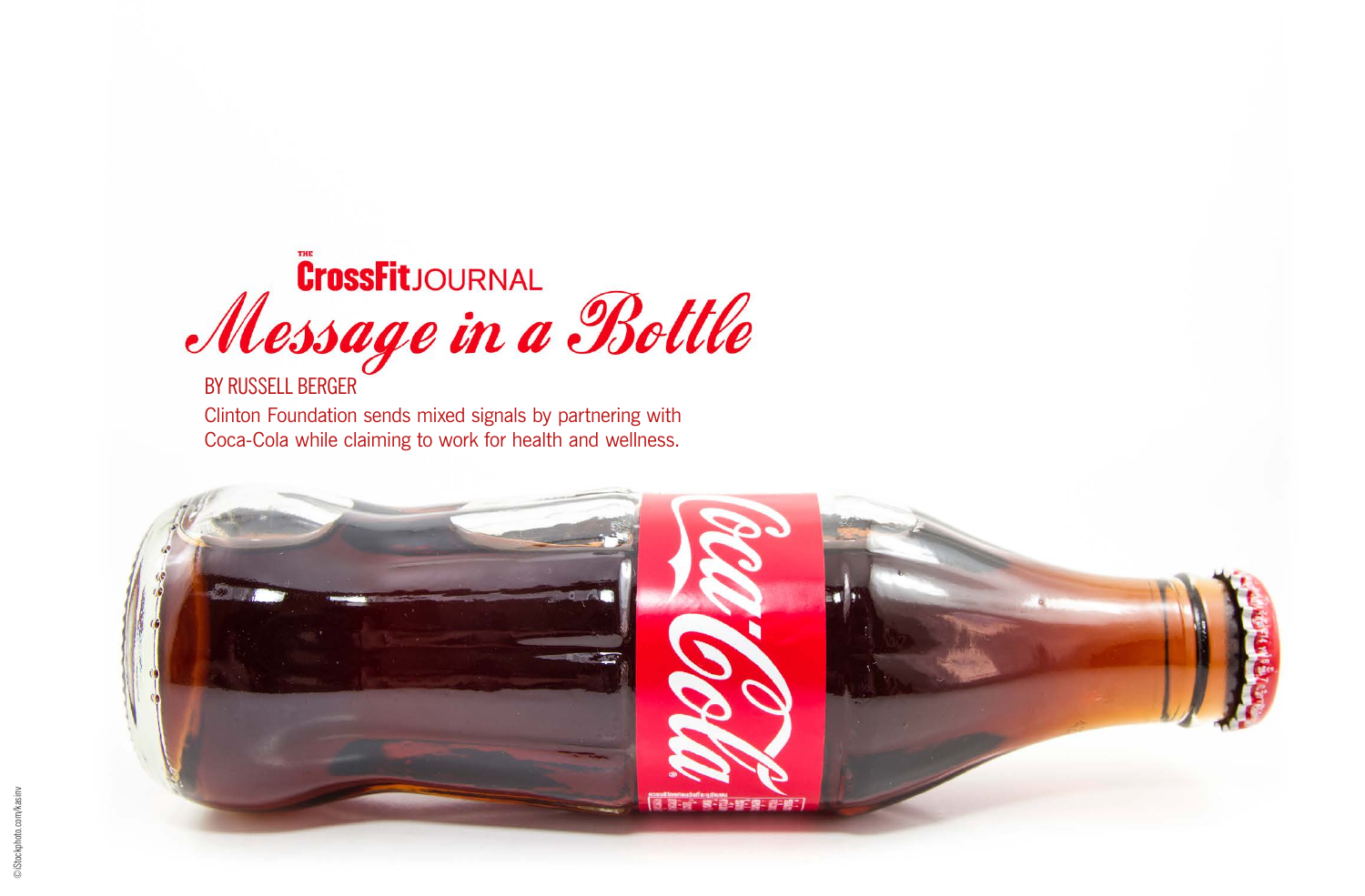The Clinton Foundation is currently giving a nod to Coca-Cola by hosting a public art exhibit at the Clinton Presidential Center in Little Rock, Arkansas, until Feb. 15, 2016.

The exhibit marks the "Coca-Cola Bottle's 100-year anniversary" and features iconic images from the last century of Coca-Cola marketing, complete with the classic small-town Americana of Norman Rockwell and Fred Mizen's Coke-slinging Santa. While many will see [Coca-Cola: An American Original](https://www.clintonfoundation.org/get-involved/take-action/attend-an-event/coca-cola-american-original) as nothing more than a nostalgic tribute to a classic U.S. brand, the exhibit actually highlights the uncomfortably close relationship between Big Soda and big philanthropy.

Historically, the Clinton Foundation has taken a strong stance against childhood obesity, which Bill Clinton recently called ["one of the most important issues facing our country today."](http://www.cnn.com/2015/06/30/opinions/clinton-brown-healthy-kids/) The foundation's [website](https://www.clintonfoundation.org/our-work/by-topic/health-and-wellness) also notes that "people are eating more but exercising less; working harder but sleeping less; and drinking more high calorie beverages but less water." The former president himself, in [an article](http://www.cnn.com/2015/06/30/opinions/clinton-brown-healthy-kids/) co-authored with Nancy Brown of the American Heart Association, noted as positive the fact children are "drinking less sugar-sweetened beverages."

The Clinton Foundation presents itself as an advocate for health and wellness through disease prevention—and yet a growing body of research suggests sugar is a [primary culprit](http://www.wsj.com/articles/study-links-sugar-to-conditions-that-lead-to-diabetes-heart-disease-in-children-1445938753) behind obesity, diabetes and heart disease. So why would the Clinton Founda tion honor a company that sells products known to cause these diseases? And why would it showcase the work of a company that admits to [targeting children](http://therussells.crossfit.com/2015/10/20/guilty-coca-cola-admits-advertising-to-children/) with its advertisements?

I believe the answer is simple: As of September 2015, Coca-Cola is reported to have donated between [US\\$5,000,001](https://www.clintonfoundation.org/contributors?category=%245%2C000%2C001+to+%2410%2C000%2C000) [and \\$10,000,000](https://www.clintonfoundation.org/contributors?category=%245%2C000%2C001+to+%2410%2C000%2C000) to the Clinton Foundation. Similarly, the [Northwest Arkansas Democrat Gazette](http://m.nwaonline.com/news/2015/nov/07/bill-clinton-welcomes-coke-relics-at-mu/) linked Coca-Cola and the Clinton Foundation to no less than 32 joint initiatives.

This is not out of the ordinary for the soda company, which was recently exposed for [quietly funding health professionals](http://well.blogs.nytimes.com/2015/08/09/coca-cola-funds-scientists-who-shift-blame-for-obesity-away-from-bad-diets/) in order to influence public opinion.

History shows that the Clinton Presidential Center's artistic glorification of Coca-Cola is only part of a longstanding symbiotic relationship between the Clinton Foundation and Big Soda.

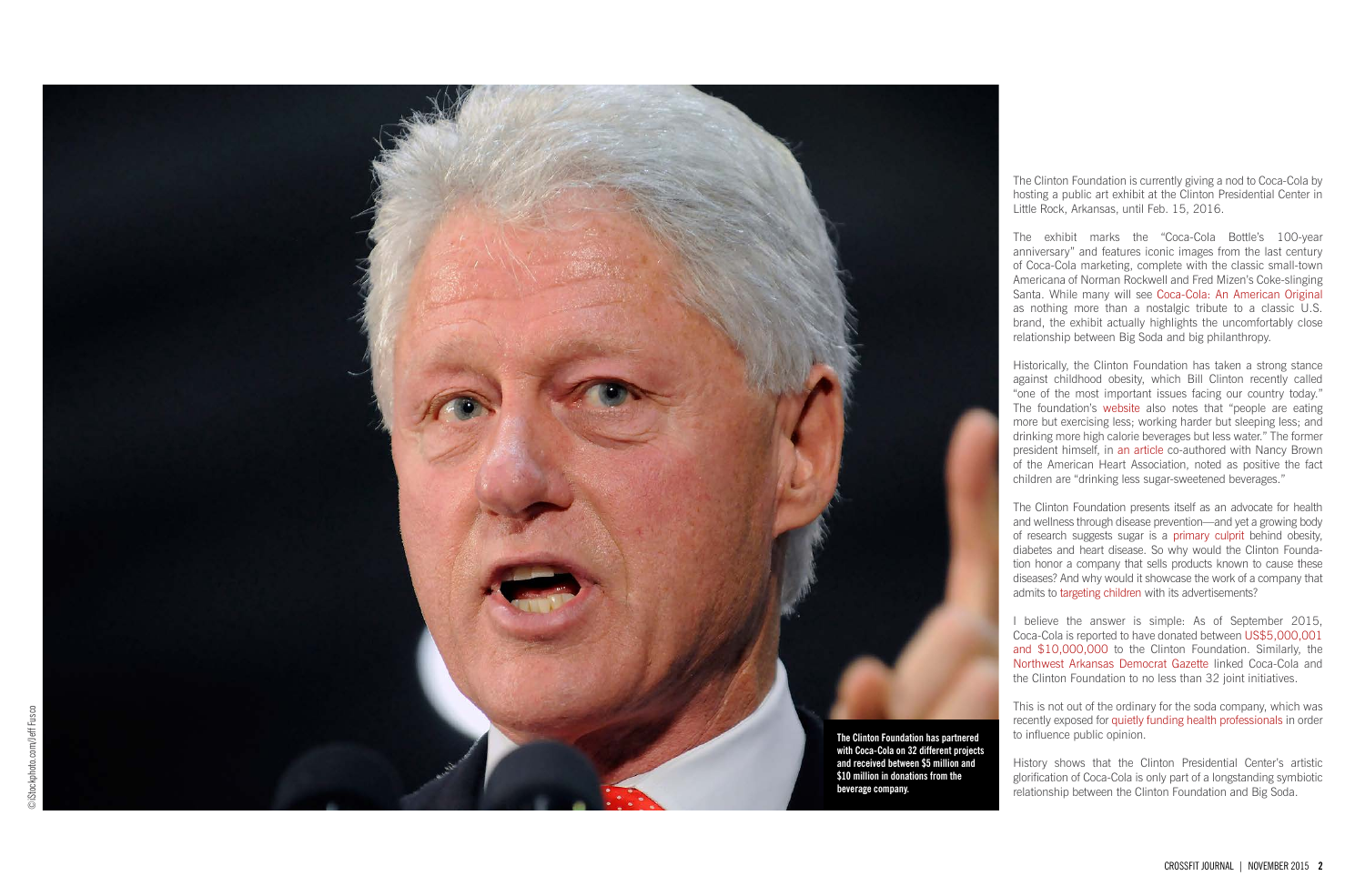In this relationship, the Clinton Foundation plays the role of publichealth champion by promoting policies that appear to be tough on soda. These policies, however, are little more than publicity stunts that actually have no meaningful effect on soda sales. The Big Soda companies then benefit by appearing responsible and proactive but dodge any negative economic or political pressure. And of course they continue to fund the Clinton Foundation.

Exhibit A: In 2006, the Clinton Foundation—along with the American Beverage Association (ABA), Big Soda's lobbying arm—was involved in brokering a deal that aimed to reduce the amount of sugar-sweetened beverages in school cafeterias. The New York Times ran a story on the deal with the headline ["Bottlers Agree to](http://www.nytimes.com/2006/05/04/health/04soda.html) [a School Ban on Sweet Drinks."](http://www.nytimes.com/2006/05/04/health/04soda.html) In reality, the agreement was not a ban but a voluntary policy statement schools were encouraged to follow. In essence, the ABA was encouraging school districts to sell less sugared soda and more sports drinks, diet soda and bottled water. This sleight of hand allowed Big Soda to appease critics while maintaining sales, and the PR posturing likely had [little or no impact](http://well.blogs.nytimes.com/2011/11/07/soda-bans-in-schools-have-limited-benefit/) on students' soda consumption.

Exhibit B: In 2014, Coca-Cola, Dr Pepper Snapple Group and PepsiCo announced [a plan](https://www.clintonfoundation.org/blog/2014/09/24/reducing-beverage-calories-nationwide) to reduce beverage calories consumed per person nationally by 20 percent in the next decade. The announcement was made at the Clinton Global Initiative Annual Meeting and represented a partnership between the ABA and the Alliance for a Healthier Generation, an organization founded by the Clinton Foundation and the American Heart Association.

As with Exhibit A, there are significant issues with Big Soda's commitment in Exhibit B. First, soda sales have been in decline for 10 straight years. In other words, a 20 percent decrease in beverage calories consumed per person nationally is expected regardless of any action or inaction on the part of the industry. Second, Michael F. Jacobson, executive director of the [Center](http://www.cspinet.org/new/201409231.html) [for Science in the Public Interest,](http://www.cspinet.org/new/201409231.html) noted that the soda industry "could accelerate progress by dropping its opposition to taxes and warning labels on sugar drinks. Those taxes could further reduce calories in America's beverage mix even more quickly, and would raise needed revenue for the prevention and treatment of sodarelated diseases."

While the Clinton Foundation publicly pats itself on the back for brokering this empty pledge to improve public health, the beverage industry is posturing to take credit for the declining popularity of soda. All the while, Big Soda simultaneously [battles against soda taxation](http://www.berkeleyside.com/2014/09/22/beverage-companies-donate-800000-to-fight-berkeley-soda-tax/) and pays health professionals



©iStockphoto.com/Ben ©iStockphoto.com/Ben KrutΣÎ